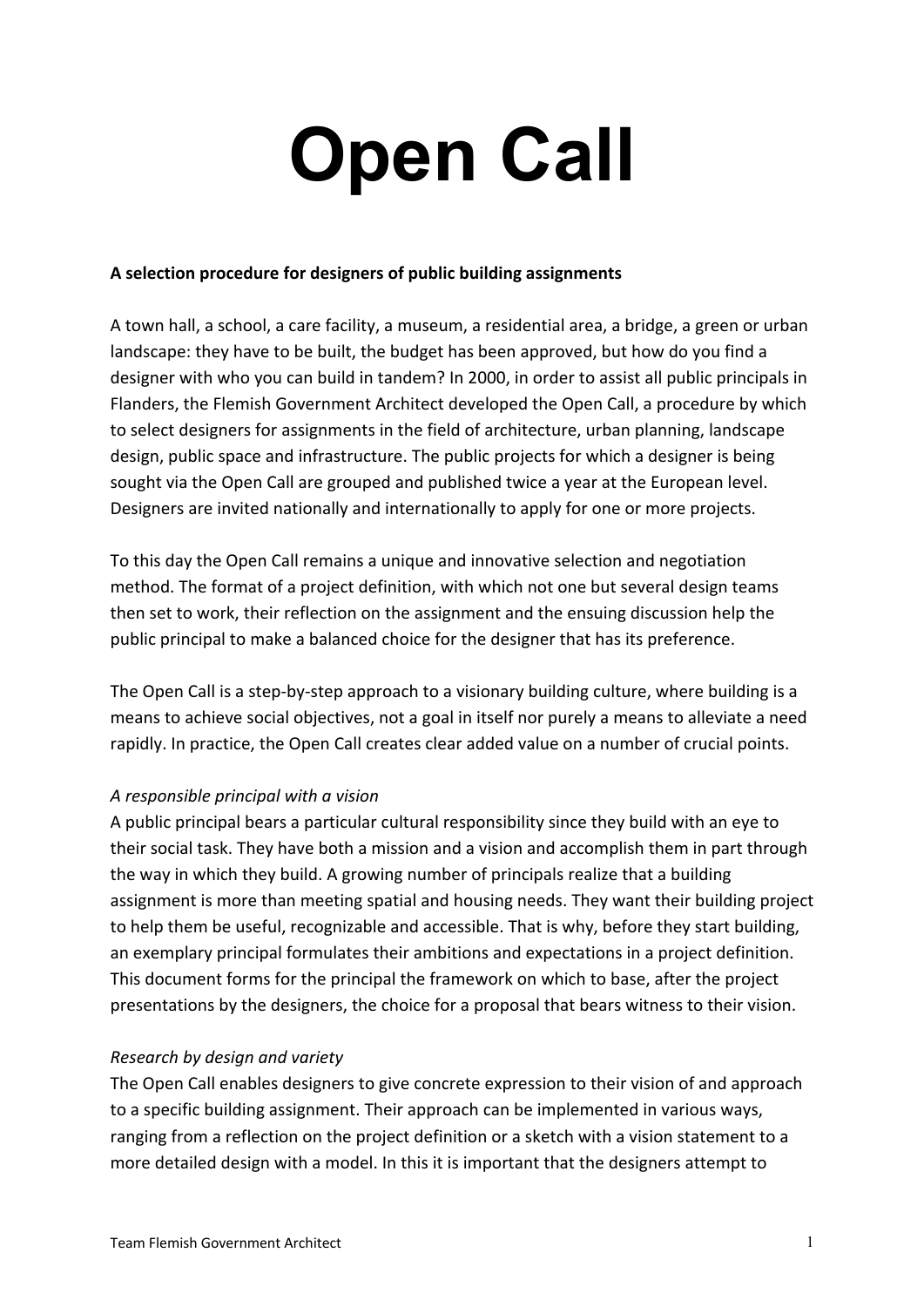represent the project definition. A design is *not* non-negotiable, but a research by design that enables the principal to react and to adjust. The different design proposals challenge the principal in a positive way.

# *Collaboration between principal and designer*

An intensive collaboration with the chosen designer is key to a socially balanced end result. The Open Call gives the principal the chance to enter into a conversation with the designers about the spatial approach that might have been developed in a rough draft and to test the process-readiness of the design team. A good dialogue between the principal and the designer is a condition for quality building.

## *Monitoring the process*

The Open Call is an intensive and instructive process for all parties. At the conclusion of the collaboration protocol with the Flemish Government Architect, the principal commits to hiring a project manager, who helps to supervise the process from start to finish. The project manager helps to ensure that the project is developed consistently with the project definition and the vision of the designer.

## *Quality guarantee*

For each Open Call, the Flemish Government Architect puts not only their own expertise and that of an experienced team at the disposal of the principal, but also contributes an independent expert, chosen on the basis of a specific, project-related expertise. The external expert sits on the allocation committee and can, by extension, act as an adviser to the principal throughout the entire project (from the drafting of the project definition to the building application). Their assignment involves not only monitoring the quality already attained, but also supervising the permanent improvement of the design on the basis of the principal's ambitions and expectations.

# *Sustainability as guiding principle*

The core of sustainability is changeability – changeability but with a preservation of value and preferably even an increase of value. History teaches us that it is possible to create buildings and public environments that are cherished and used over and over again. Sustainability can certainly not be reduced to energy-efficiency performances and should be conceived as broadly as possible: as a combination of social, cultural, economic and ecological factors. Within this context, attention must at least be paid to the 'recyclability' of spatial interventions (i.e. their adaptability to future, as yet unknown programmes), the efficient use of space, the creation of open space, the continuity of ecological networks and landscaping structures, collectivity, systems theory, accessibility, waste management, health, the judicious use of energy, water and materials, and ecological mobility.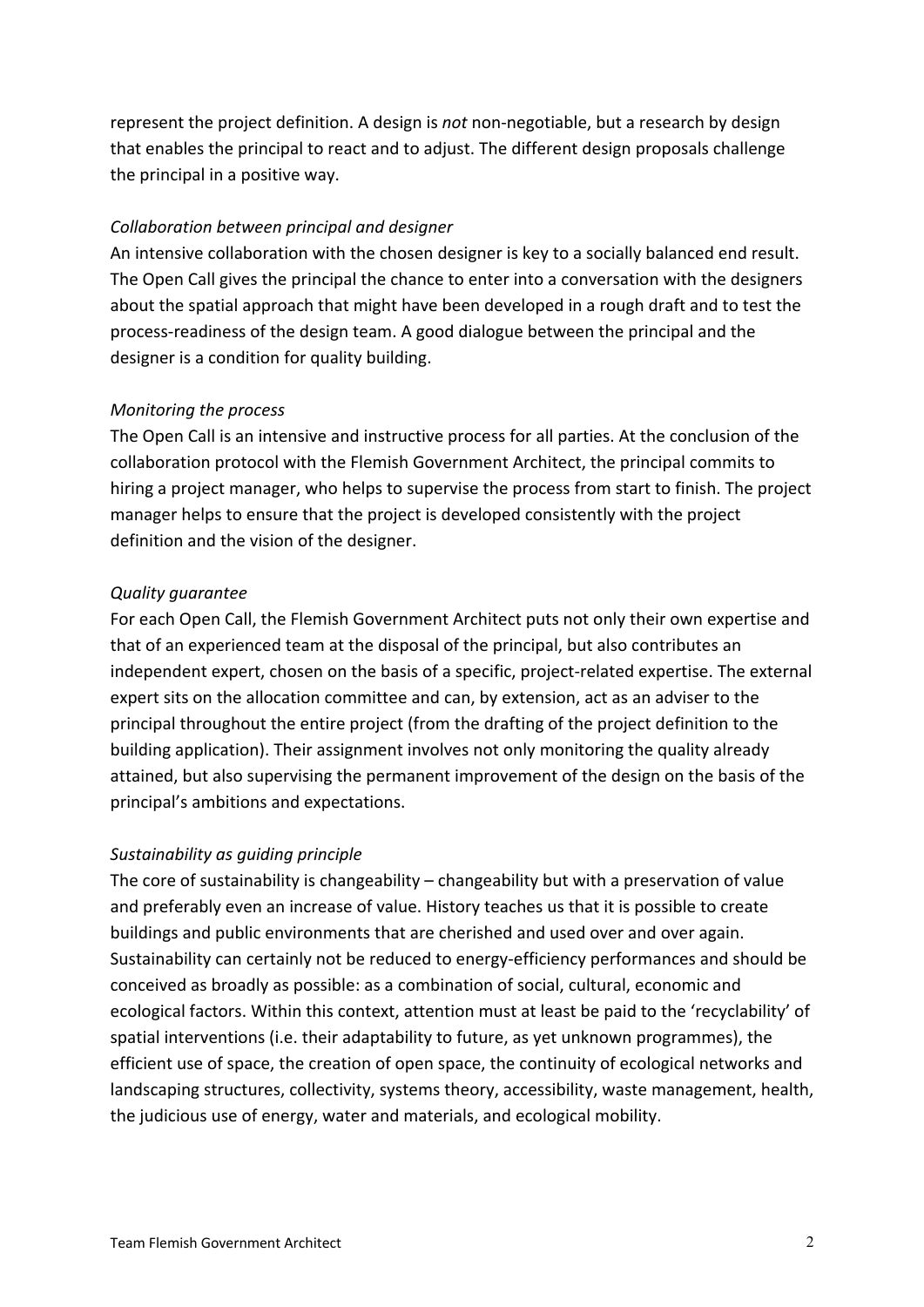## **The Open Call in 10 steps**

All public and semi-public principals in Flanders can take advantage of the Open Call to find a designer for a landscaping, urban planning, infrastructure or architecture assignment. To do so, the principals contact the Team Flemish Government Architect at the earliest stages of their project. The ambitions, possibilities and preconditions of the assignment are discussed with the Flemish Government Architect. If the Open Call proves to be the appropriate formula for the building assignment, the following ten steps are reviewed together:

# **1 Government Architect and principal conclude a collaboration protocol**

The protocol contains all the agreements that are crucial for the success of the selection procedure: the level of ambition of the assignment, the budget and the means available, the schedule of the procedure and the remuneration provided for the designers. Based on the collaboration protocol, the principal gives a mandate to the Flemish Government Architect to include the project in the next publication of the Open Call and declares their agreement with the Open Call and the project-related agreements.

## **2 The principal appoints a project manager**

The principal appoints a project manager to monitor the entire process, whether someone from among their own team or an external collaborator. The project manager functions as the contact person, ensures a smooth communication between all the parties involved, watches over the ambitions of the principal and strives to complete the project within the agreed deadline. Their ultimate task is the successful completion of the process.

#### **3 The Government Architect announces the assignment**

Twice a year, usually in January and in July, the Flemish Government Architect issues an Open Call with new assignments. The list of assignments is published in the *Bulletin der Aanbestedingen* and in the *Official Journal of the European Union*. Candidate designers will find, on the website of the Flemish Government Architect, an information brochure which lists for each project, among other things, the project definition, location photos, schedule, building budget, the design fee, and the authorized remuneration range. Each published project receives a serial number, which consists of the number of the edition of the Open Call and the project number.

#### **4 A project file is created**

The project manager creates a project file that brings together all the pieces that the designers need to draw up a proposal: the specifications, the project definition and a number of practical preconditions. The project definition is a crucial part of the project file and will form the frame of reference for every decision throughout the entire process. It is in the project file that the principal formulates their ambitions and expectations.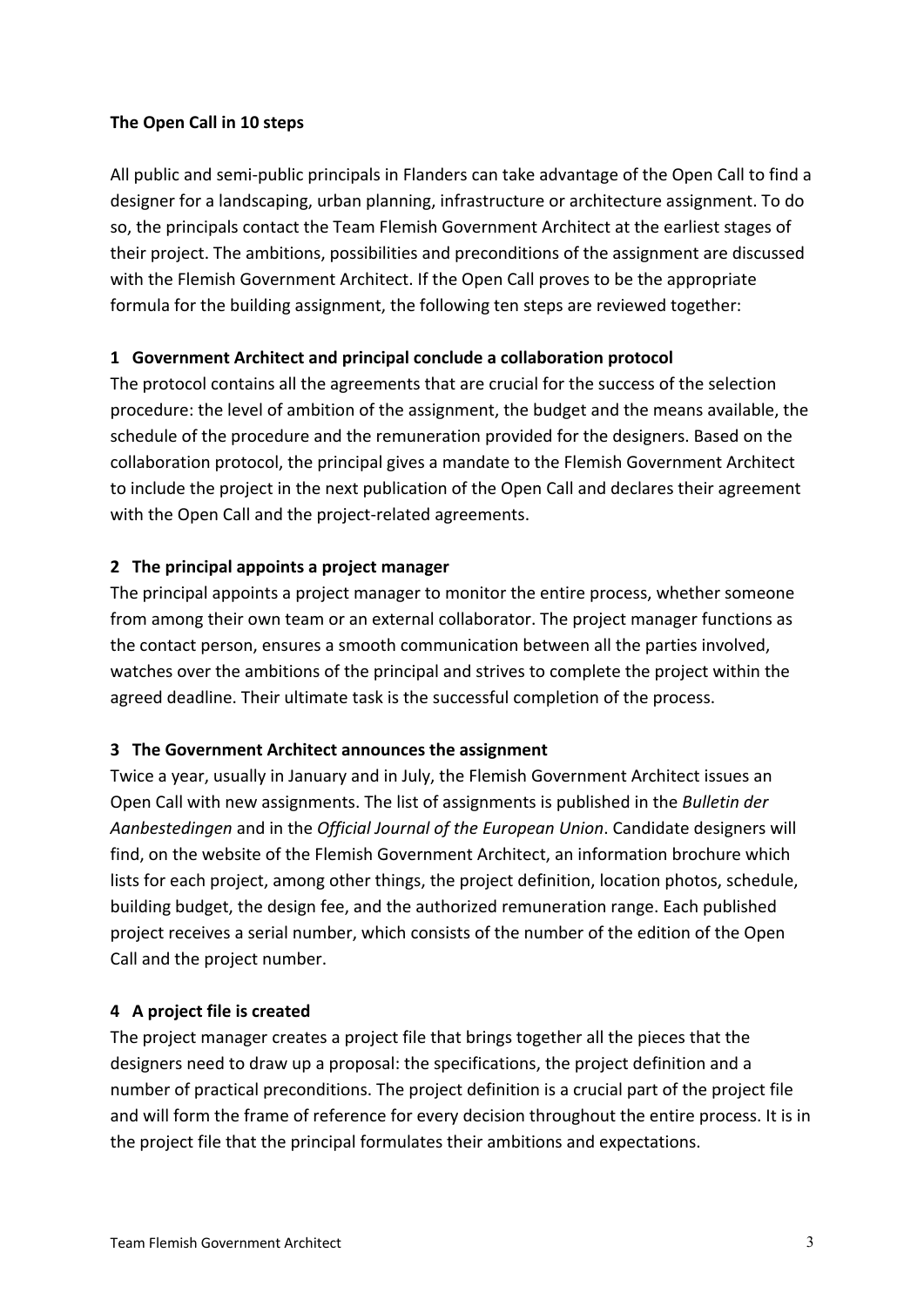## **5 The principal selects the design teams together with the Government Architect**

Once the assignments have been announced in the Open Call, design teams from Belgium and abroad can apply for one or more design assignments. To do so they apply via the website of the Flemish Government Architect. For each project, the Flemish Government Architect draws up a shortlist with candidate designers, from which the principal, after broad consultation, selects at least three design teams for the continuation of the procedure.

## **6 The principal informs the designers**

The design teams are given all the necessary information about the assignment during the briefings organized by the principal. At the first briefing, the project is explained to the selected teams, the project file is handed over, work agreements are made, and a visit is organized to the project site. The design teams can ask questions about the project, the study assignment and the site. At a second briefing, the principal is again available to answer any additional questions the designers may have.

## **7 The design teams prepare a proposal**

After the briefings, the design teams prepare a proposal that, depending on the agreements in the collaboration protocol, can vary from a reflection on the project definition or a sketch with a vision statement to a more detailed design with a model. The design teams submit their tender to the Flemish Government Architect at the agreed date with their project proposal.

# **8 The designers present their vision to the allocation committee**

The tenders are submitted to the allocation committee, which consists of the Flemish Government Architect, the representatives of the principal, one external expert put forward by the Flemish Government Architect, and the project-related advisers. The Flemish Government Architect generally presides the committee instead of the principal. The designers clarify their proposals orally and answer the questions of the allocation committee.

# **9 The preferred bidder is designated and the assignment is allocated**

After the presentations, the allocation committee designates the preferred bidder in mutual consultation. This is the designer who, on the basis of the allocation criteria, is best placed and will be invited by the principal for the final contract negotiation. Once that negotiation has been completed, the principal can allocate the assignment definitively to the chosen design team.

#### **10 Quality monitoring**

After the assignment has been allocated, the chosen design team prepares the final design in consultation with the principal. That design can still evolve significantly with regard to the proposal presented initially. It is therefore also useful that the principal can fall back during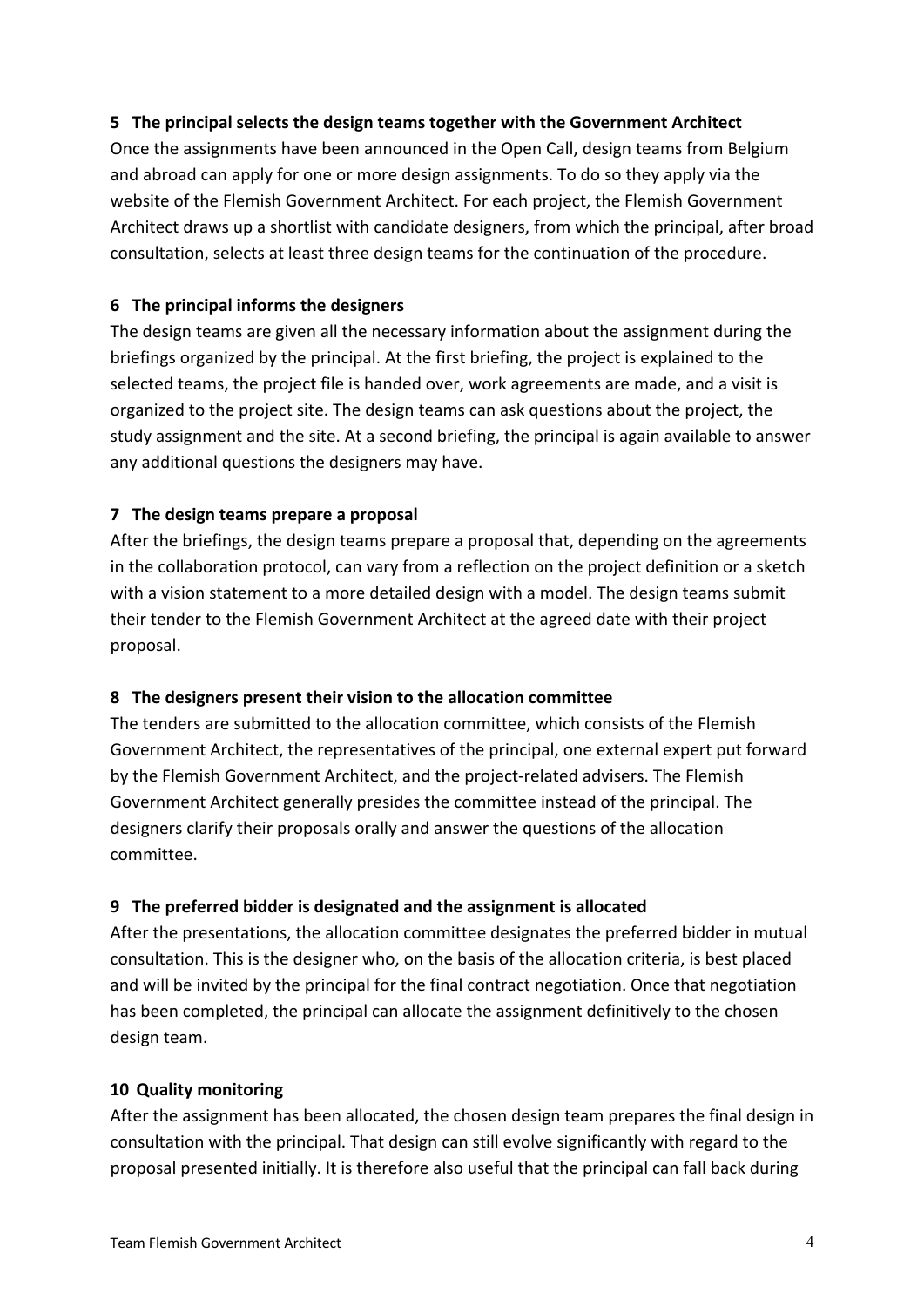this phase on the insights and advice of the external expert that was put forward by the Flemish Government Architect. They are familiar with the parties involved, with the project and its background and with the vision of the principal, and, together with the project manager, monitor the quality, this composing the final phase of the Open Call.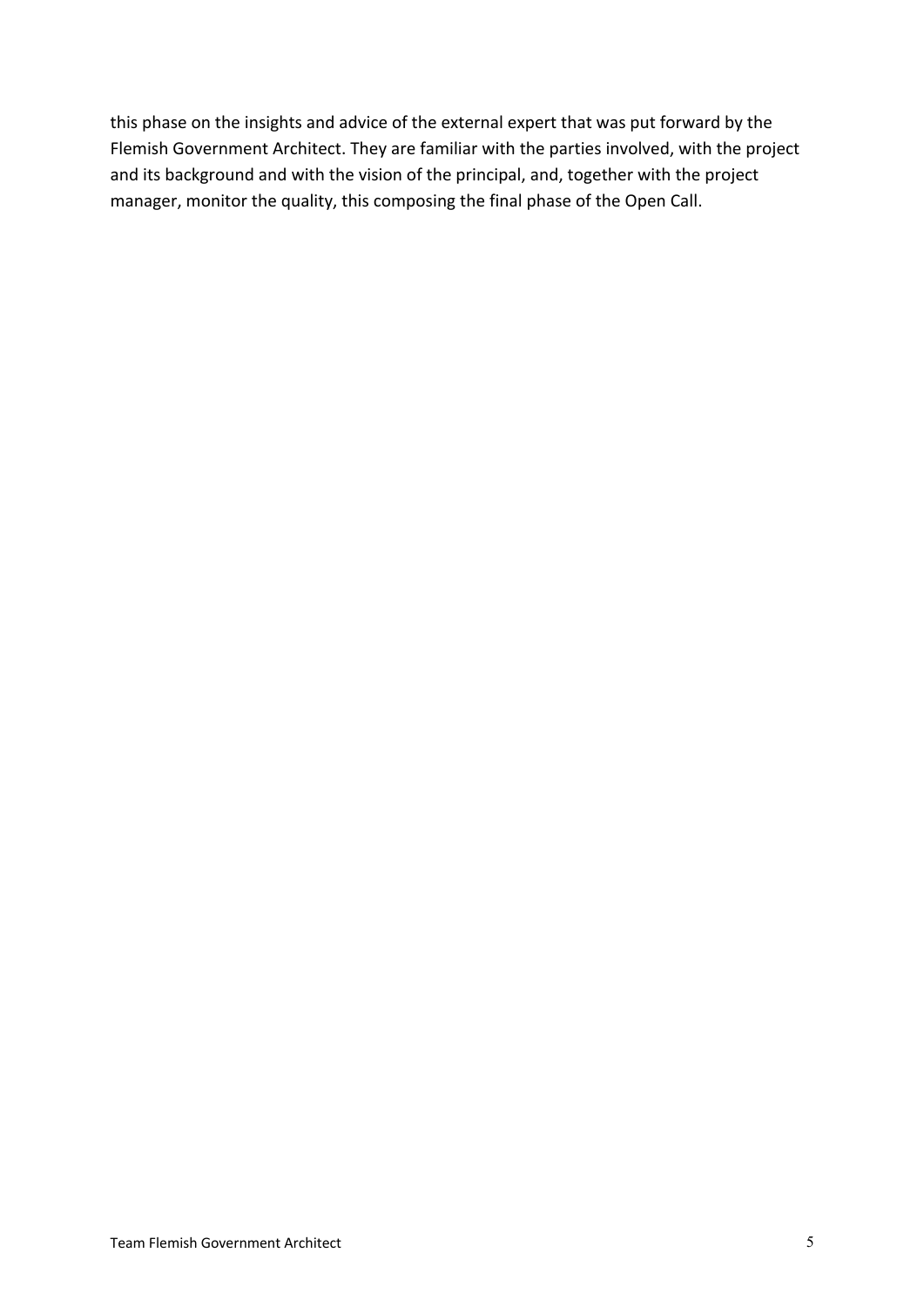#### **RULES AND REGULATIONS OF THE OPEN CALL**

#### **0 Legal basis**

The design assignments of the Open Call are allocated to the chosen designer via the competitive procedure with negotiation, as referred to in article 38, §1, 1°, b) of the law of 17 June 2016 governing public procurements.

## **1 Mandate**

The collaboration between the public principal and the Flemish Government Architect<sup>1</sup> begins with the conclusion of a collaboration protocol. The protocol comprises all the agreements that are crucial for the success of the selection procedure, such as the description of the assignment and the level of ambition of the assignment, the budget and the financing, the division of tasks between the principal and the Team Flemish Government Architect, the relevant partners, the indicative schedule of the procedure, the number of design teams to be selected, the remuneration for the designers, the selection and allocation criteria, and the composition of the allocation committee. On the basis of this collaboration protocol, the principal gives mandate to the Flemish Government Architect to include the project in the following publication of the Open Call and declares their agreement with the rules and regulations governing the Open Call, the specifications and the project-related agreements.

Depending on the specificity of the design assignment, it is possible to depart from the rules and regulations of the Open Call, on condition of remaining with the framework of the applicable legislation. These departures are only effective after a decision by consensus between the Flemish Government Architect and the public principal. They are included and motivated in the collaboration protocol prior to the announcement. The departures are mentioned in the announcement so that designers are aware of the applicable rules from the start.

# **2 Announcement**

The announcement of the design assignment(s) happens via the *Bulletin der Aanbestedingen* and at the European level via the *Official Journal of the European Union*. Announcements occur periodically and group a list of projects in order to limit as much as possible the administrative burden for candidates and the authorities.

This announcement includes:

If necessary, the Flemish Government Architect can be replaced by a member of their team during the procedure.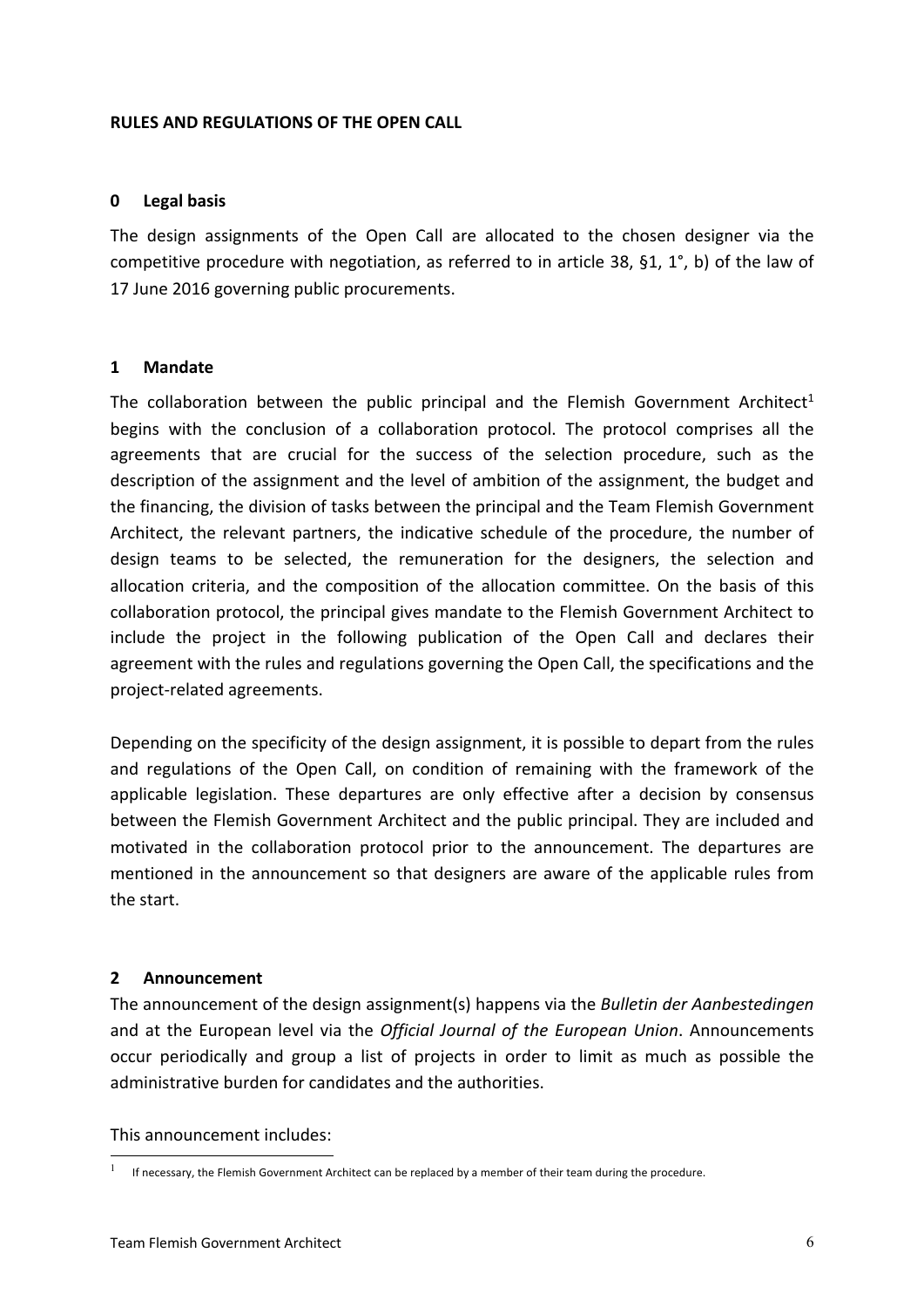- a description of the object of the assignment (nature of the building, location, size, etc.). If necessary, reference is here also made to the 'follow-up' assignments that tie in with the actual design assignment
- the selection criteria
- the allocation criteria
- the number of designers to be selected
- the possible departures from the rules and regulations of the Open Call

potentially completed with:

- the maximum project budget
- the remuneration for tenderers who are submitting a tender
- the fee range in which the actual assignment will be remunerated
- photos of the location
- an indicative schedule.

All the information is grouped per project on the website of the Flemish Government Architect. The Dutch-language version of this information is considered the only correct version.

After the announcement, the public principal decides at what moment they launch their project.

#### **3 Participation application**

Architects, urban planners and design teams from Belgium and abroad can apply in a simple manner for one or more projects featured on the published list. The official language for all contacts (orally and in writing) is Dutch. If certain pieces are submitted in another language (of an EU member state), a translation into Dutch can be requested.

The candidates provide the following information via the website:

- 1 the projects for which they are applying
- 2 the parties with which they are applying
- 3 the motivation text (see the quality selection in point 4 of this document)
- 4 the three relevant references per project (see the quality selection in point 4 of this document)

and submit the following documents:

- 1 a European Single Procurement Document (ESPD) for the assignments equal to or above the European threshold value
- 2 the portfolio (see the quality selection in point 4 of this document).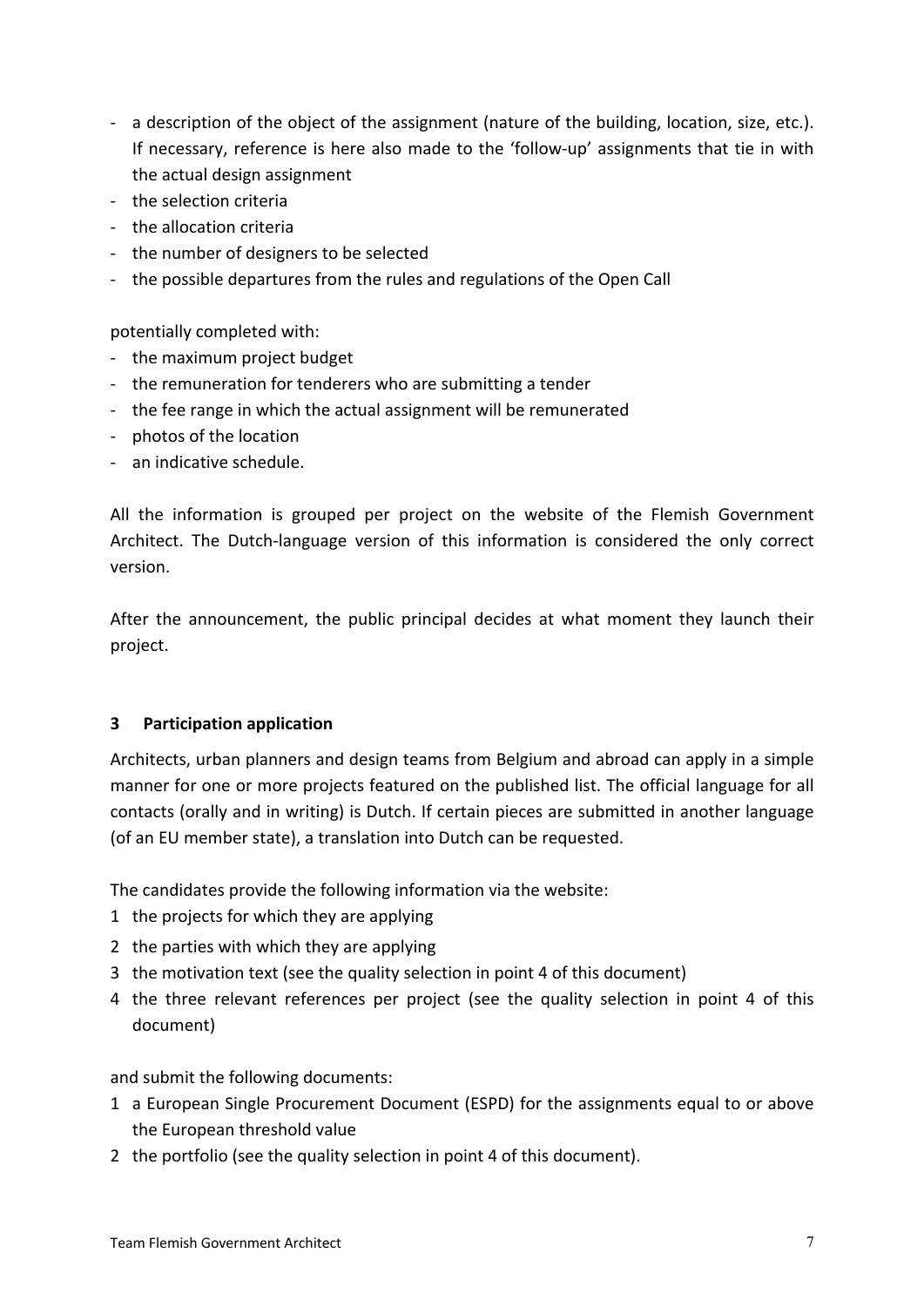The candidates must indicate in their participation application whether they themselves have the necessary specialized technical expertise (e.g. stability) and whether they are willing to collaborate with a consultancy for that purpose. In that case, the candidates must explain how they envisage this and who they would potentially work with (if necessary, through the submission of a list of consultancies with which collaboration is being envisaged).

The candidate must add to the application for all unincorporated participants to the combination and for the subcontractors or other entities whose capacities they will use, a European Single Procurement Document for the assignments equal to or above the European threshold value. If a candidate makes use of the capacities of a third party to meet the selection conditions, the necessary agreements with this party must be added at once to the participation application.

One and the same office may not appear in more than one unincorporated combination. One and the same office can collaborate with several candidates through subcontracts.

The participation application is limited to the chosen projects from the list of assignments. The list of projects for which candidates are applying is obligatory for the candidates and binding for the selection by the principal. The digital information brochure enables the designers to make a motivated choice of projects.

# **4 Selection: grounds for exclusion and quality selection**

#### Grounds for exclusion

Candidates cannot be subject to one of the grounds of exclusion defined in articles 67 through 69 of the Law on public procurements in connection with fiscal and social debts and the facultative grounds for exclusion. If a compulsory or facultative ground for exclusion applies to the tenderer, the candidate may prove that the corrective measures that they have taken are sufficient to demonstrate their trustworthiness despite the applicable ground for exclusion. If the public principal considers that proof to be sufficient, the relevant candidate is not excluded from the ranking procedure. This provision is applicable individually to the participants who submit a tender as a combination, as well as to entities whose capacities the candidate uses with an eye to meeting the demands regarding the quality selection.

With assignments equal to or above the European threshold value, the obligatory grounds for exclusion are also applicable to people who are members of the tenderer's managerial, executive or supervisory organ or who have any representative, decision-making or supervisory competence therein.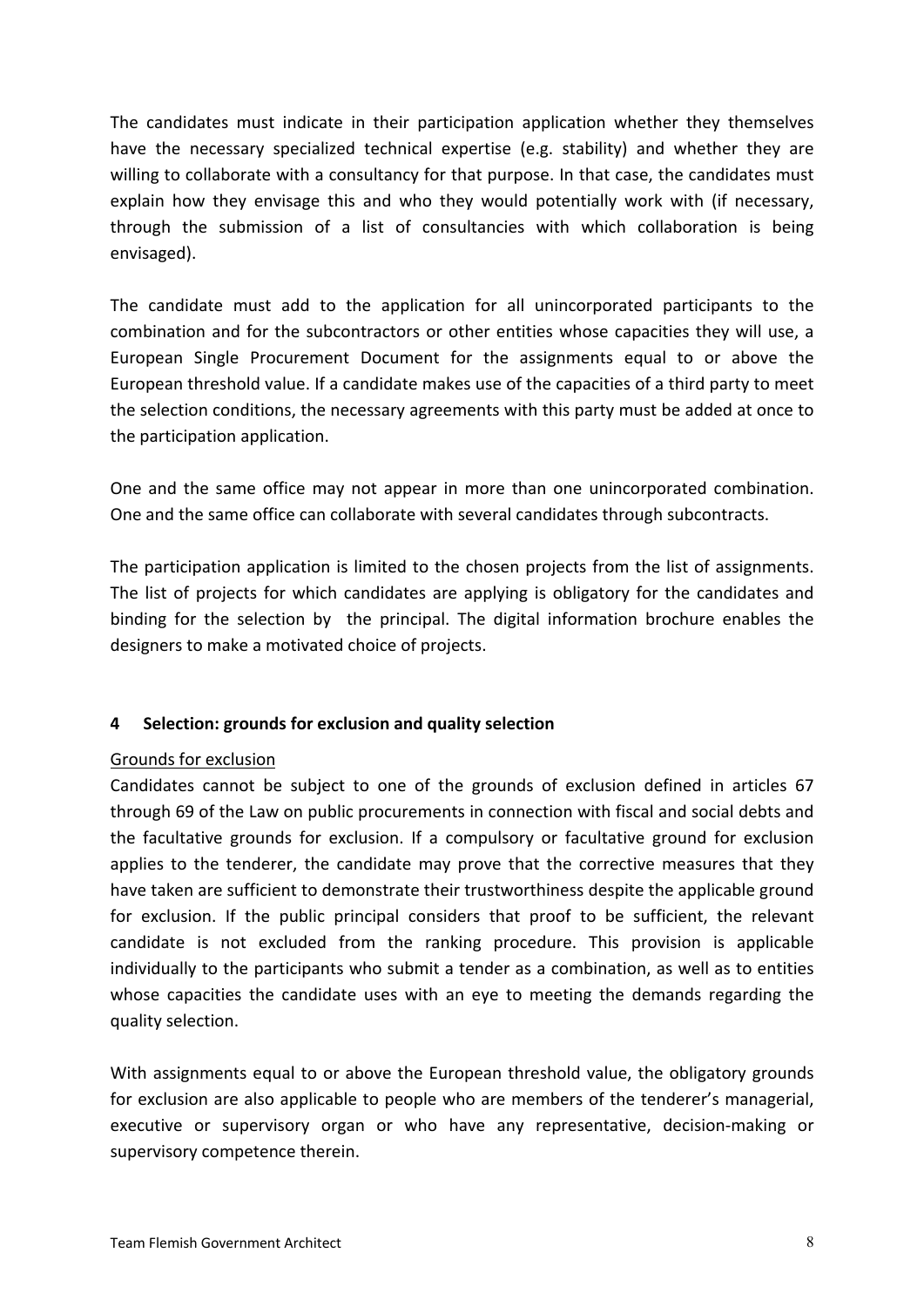#### Aptitude to practise a professional activity

For architecture assignments, the candidates must show that they are registered with the professional order of architects (or a similar professional association in the European Union).

## Technical and professional aptitude

The technical and professional aptitude is then evaluated by means of the following selection criteria:

- 1. the general design-based aptitude with regard to the project assignment;
- 2. the professional aptitude;
- 3. the relevant experience.

These selection criteria are demonstrated by means of the motivation text, the three relevant references per project and the portfolio of the candidates. The portfolio, which must comprise at least three projects in their own name, whether of a similar nature or not, must make it possible to assess the conceptual ability. The projects can concern both built and non-built designs.

The general design-based aptitude with regard to the project assignment (the first criterion) concerns the designer's know-how and capacity to achieve, by means of their design, objectives that not only relate to the specific assignment in itself, but to the public principalship in a broad sense. Candidates must demonstrate that, by taking into account the context of the spatial assignment, they can guarantee the public function of the design to the maximum. It is therefore their insight into the assignment's social dimension that is assessed.

The professional aptitude (the second criterion) concerns the designer's know-how and reliability with relation to all aspects of the process: from the design to the monitoring of the realization and the maintenance of spatial projects. The professional aptitude can be demonstrated by means of degrees and certificates, recognitions by third parties such as architecture prizes, mentions in national and international magazines and trade literature, or academic activities.

The relevant experience (the third criterion) concerns the candidate's specific references. The experience can be demonstrated by referring to earlier designs or built projects, and to research, internships or collaborations that have taken place in the past. A designer can mention all the experiences that are potentially relevant for the assignment. Per assignment, the designer gives three relevant references with their application.

After the conclusion of the period of participation application, the Flemish Government Architect announces, per project, the list of the designers who have submitted a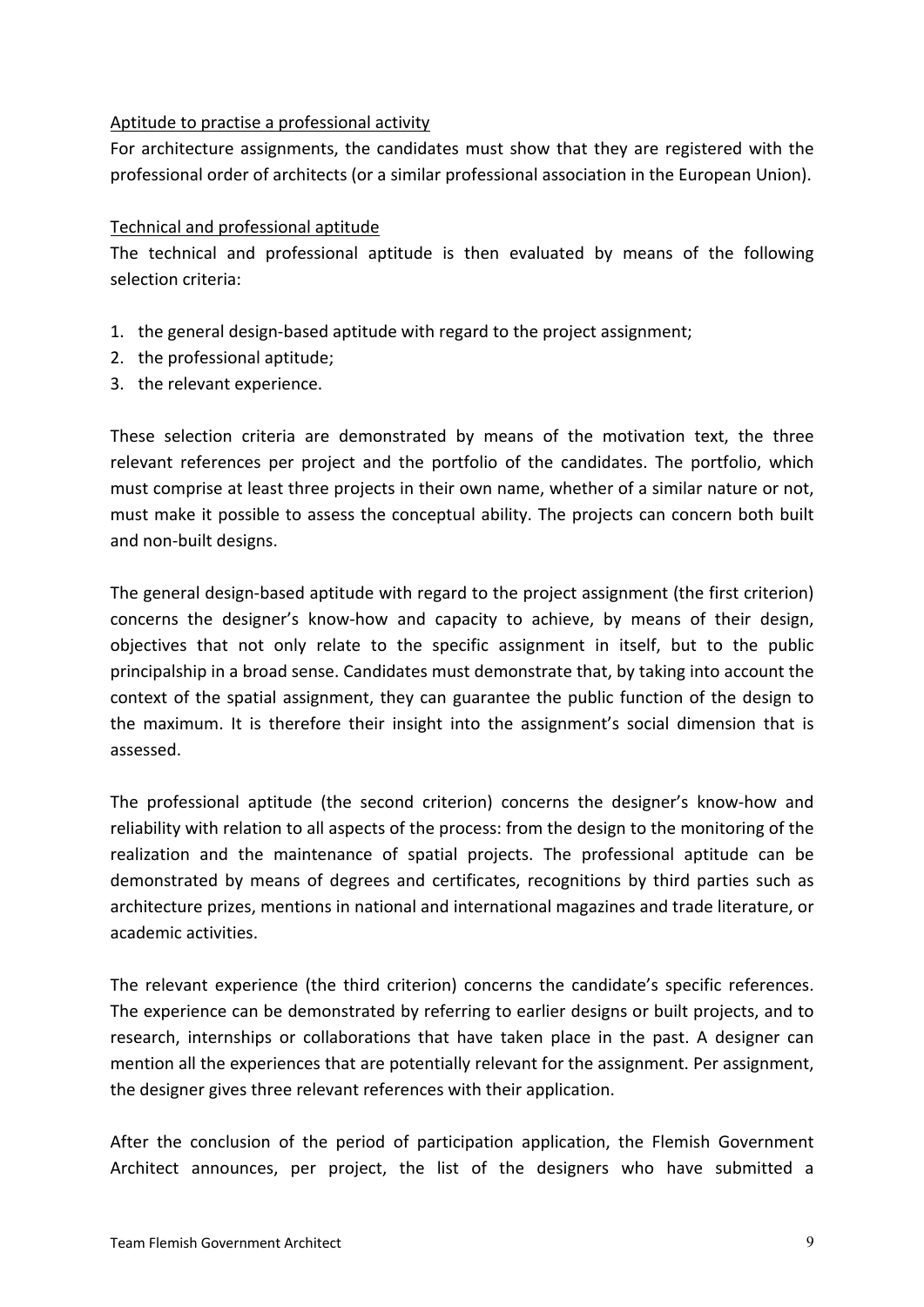participation application. Inclusion on the list does not guarantee an assignment, but a chance to be invited to submit a tender for the project. The Flemish Government Architect can also draw on this list of candidates for projects for which, because of their limited scope, no publication is necessary.

## **5 Selection of the designers**

In consultation with the public principal, the Flemish Government Architect determines the number of candidates to be selected, with a minimum of three. The size and complexity of the assignment are important parameters in this regard. The selection occurs on the basis of the assessment of the motivation note, the three relevant references per project, and the portfolio of the candidates to the selection criteria.

The Flemish Government Architect prepares the selection by drawing up a design shortlist that can be completed by the public principal from the list of receivable candidates. The public principal then chooses the previously determined number (minimum three) of selected candidates. The Flemish Government Architect advises the public principal on the final selection.

The selection report, drafted by the public principal, motivates the choice of the selected candidates on the basis of a mutual comparison of the candidates. This selection report is communicated to all candidates in a transparent manner (with mention of the possibilities of appeal).

# **6 Invitation to submit a tender**

The selected candidates are invited by the public principal to submit a tender. The letter of invitation or the project file mentions the dates of the complete briefings, the last date for submission, the composition of the allocation committee, the provided remuneration, the number and the form of the documents to be submitted, the date and manner of presentation and the allocation criteria.

The selected candidates are briefed by the public principal. This can happen by means of one or more joint meetings, at which the assignment is explained and the project file is handed over. Besides the programme of demands, the project file also comprises the project definition, which provides insight into the ambitions and expectations of the public principal, as well as the model agreement for the final study assignment.

The project definition describes not so much which architecture the public principal has in mind, but clarifies the level of ambition and the meaning of the project for the users, the city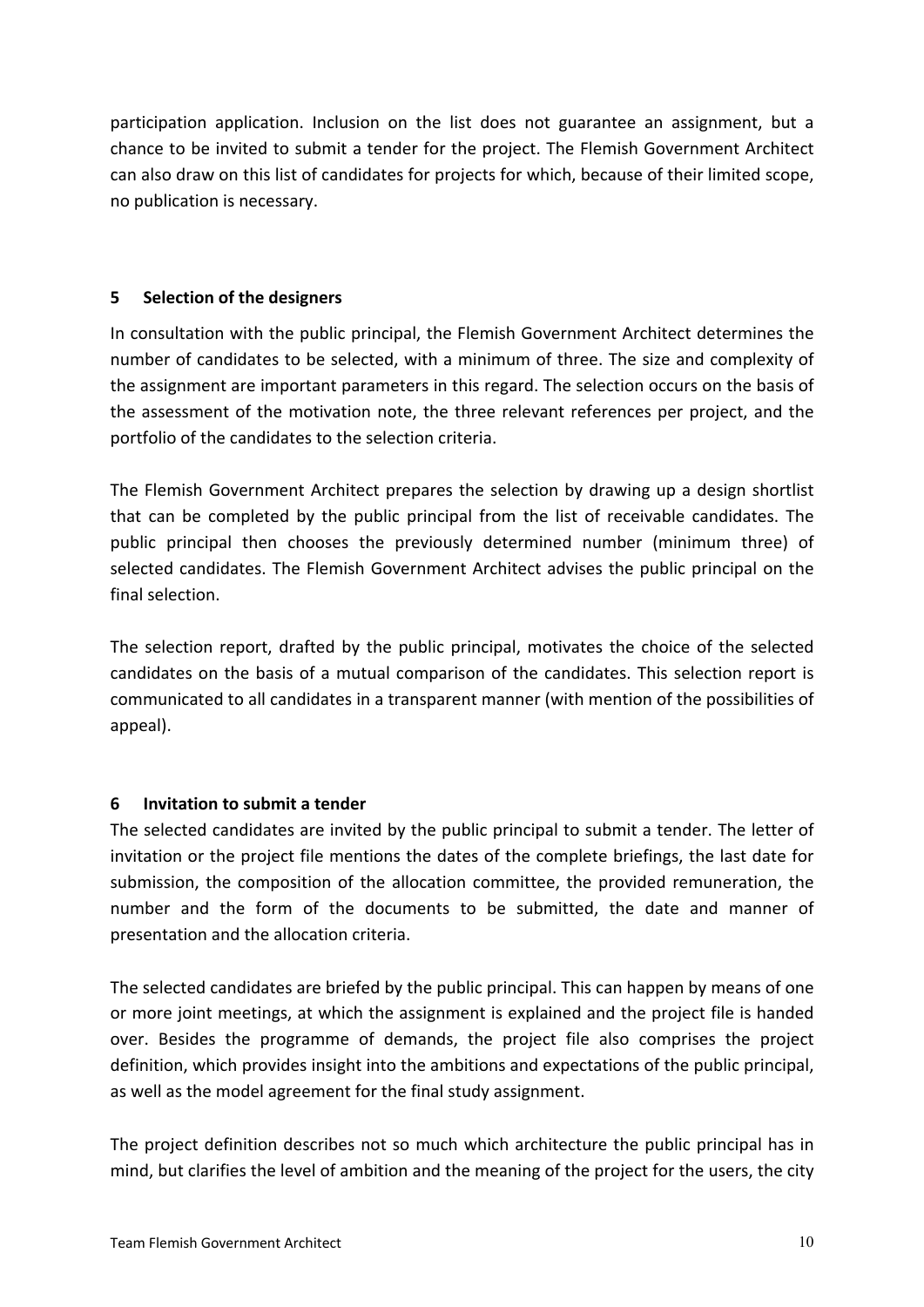and society. Among other things, the project definition formulates the ecological, societal and cultural demands, the aspects in which the public principal wants to be exemplary in the realization of their public building assignment. In this way, the project definition provides the quality demands and as such forms the assessment framework for the quality monitoring, from the allocation to a designer up to and including the execution of the project.

A programme of demands describes the hard facts, the spatial need and the functional requirements which the project must meet. The public principal also defines the maximum project budget, including study costs, which the designers must observe, as well as the authorized remuneration range.

The briefing is also an opportunity to visit the site and the building site. The briefings are consultation moments between the public principal and designers and make it possible to further explore the assignment in an open dialogue and to answer questions.

# **7 Tender submission**

The degree of elaboration of the requested research by design will in part depend on the nature and the scope of the assignment and will be shared in advance with the selected candidates. The research by design will therefore be able to vary, for instance, from a reflection on the project definition or a sketch with a vision statement to a more detailed design with a model. The public principal can, in consultation with the Flemish Government Architect, agree on the level of elaboration and the maximum scope of the project proposal.

The designers who submit a tender receive a compensation. In part dependent on the scope of the assignment, the required design efforts and the degree of elaboration of the design proposal, the public principal, in consultation with the Flemish Government Architect, will determine the extent of the remuneration for the submission of the project proposal. The remuneration is to be paid by the public principal.

The public principal can withhold the remuneration in full or in part if they estimate that the file is incomplete, insufficiently detailed, or not amenable to assessment. The allocation committee advises the public principal on the attribution and the scope of the remuneration.

The submission of tenders happens via the Flemish Government Architect.

# **8 Composition of the allocation committee**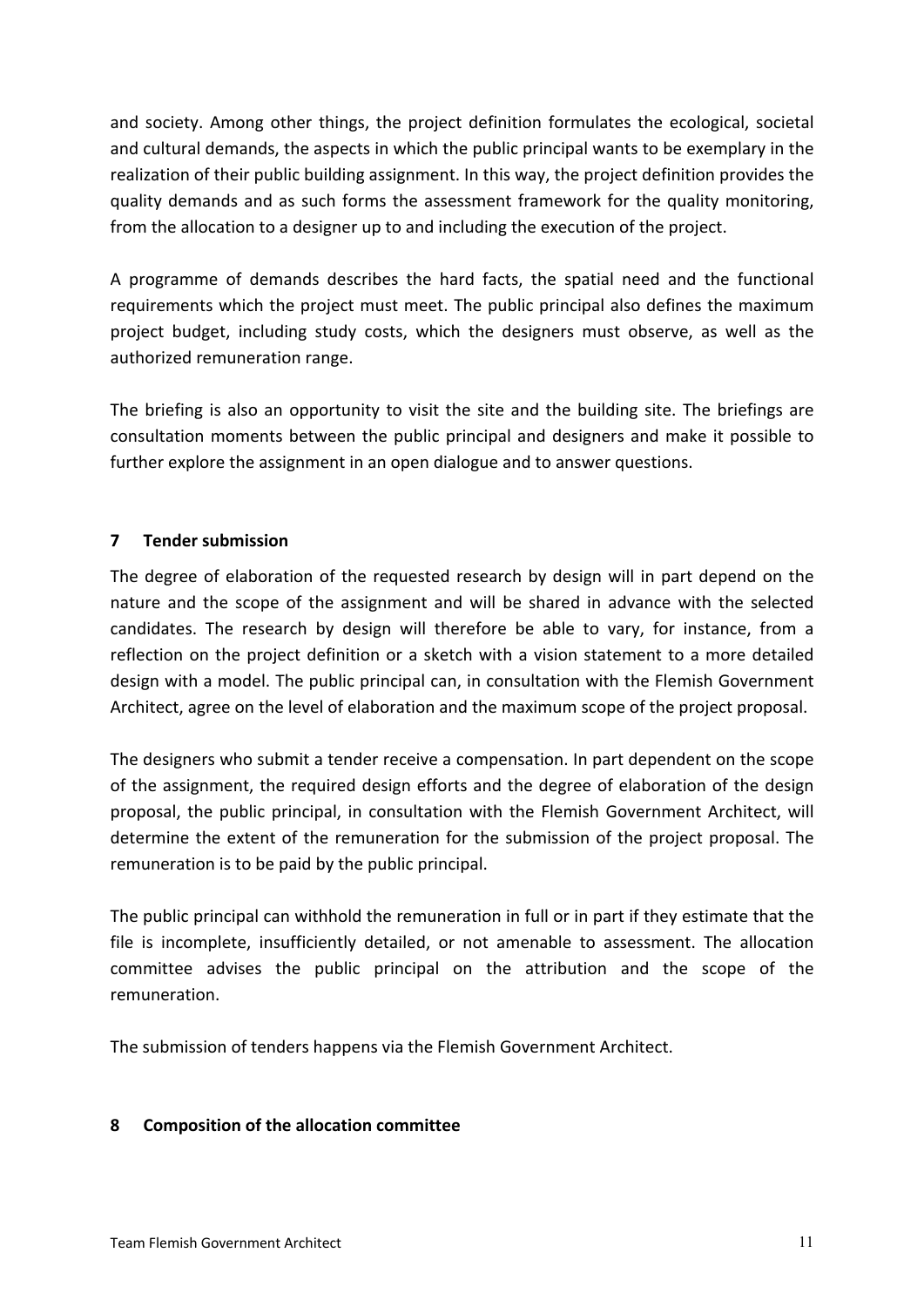To assess the tenders, the public principal, as the contracting authority, is assisted by an allocation committee that possesses the necessary knowledge and experience. The allocation committee is composed of: the Flemish Government Architect, the representatives of the public principal, one external expert put forward by the Flemish Government Architect and, if necessary, project-related advisors. A remuneration of  $375<sup>2</sup>$ euro per half day will be used as a guideline for the external expert. If a higher remuneration is allocated, the public principal will motivate this decision. The remuneration is to be paid by the public principal.

## **9 Assessment of the tenders and negotiations**

The negotiations can take place in successive phases, so that the number of tenders which must be negotiated is limited by application of the allocation criteria.

The allocation criteria are, in order of decreasing importance:

- 1. the quality of the concept and vision formation and the research by design in light of the ambitions and expectations of the public principal as formulated in the specifications:
	- 1.1 in a broad social framework
	- 1.2 applied more functionally to the practical requirements of the user
- 2. the process-orientedness and process-preparedness
- 3. the approach to sustainability
- 4 the remuneration
- 5 the estimate of the project cost
- 6 the team composition
- 7 the cost management in terms of remuneration
- 8 the control of the project cost
- 9 the deadline for completion.

The public principal determines, in consultation with the Flemish Government Architect, which of these allocation criteria are used with what weight. The public principal can complete and/or specify these criteria in light of the project definition. The various criteria and their weight are determined in the specifications, taking into account the following starting point (weights according to the list of criteria given above): 4/3/2/1/1/1/1/1/1. The weight of the subcriteria is 1.

The score for each of the allocation criteria and their subcriteria is expressed by means of the following ordinal scales: excellent (10/10), very good (9/10), good (8/10), amply sufficient (7/10), sufficient (6/10), almost sufficient (5/10), insufficient (4/10), very

<sup>&</sup>lt;sup>2</sup> All remunerations in the rules and regulations of the Open Call are indexed on a regular basis according to the consumer price index. All amounts are excluding VAT.